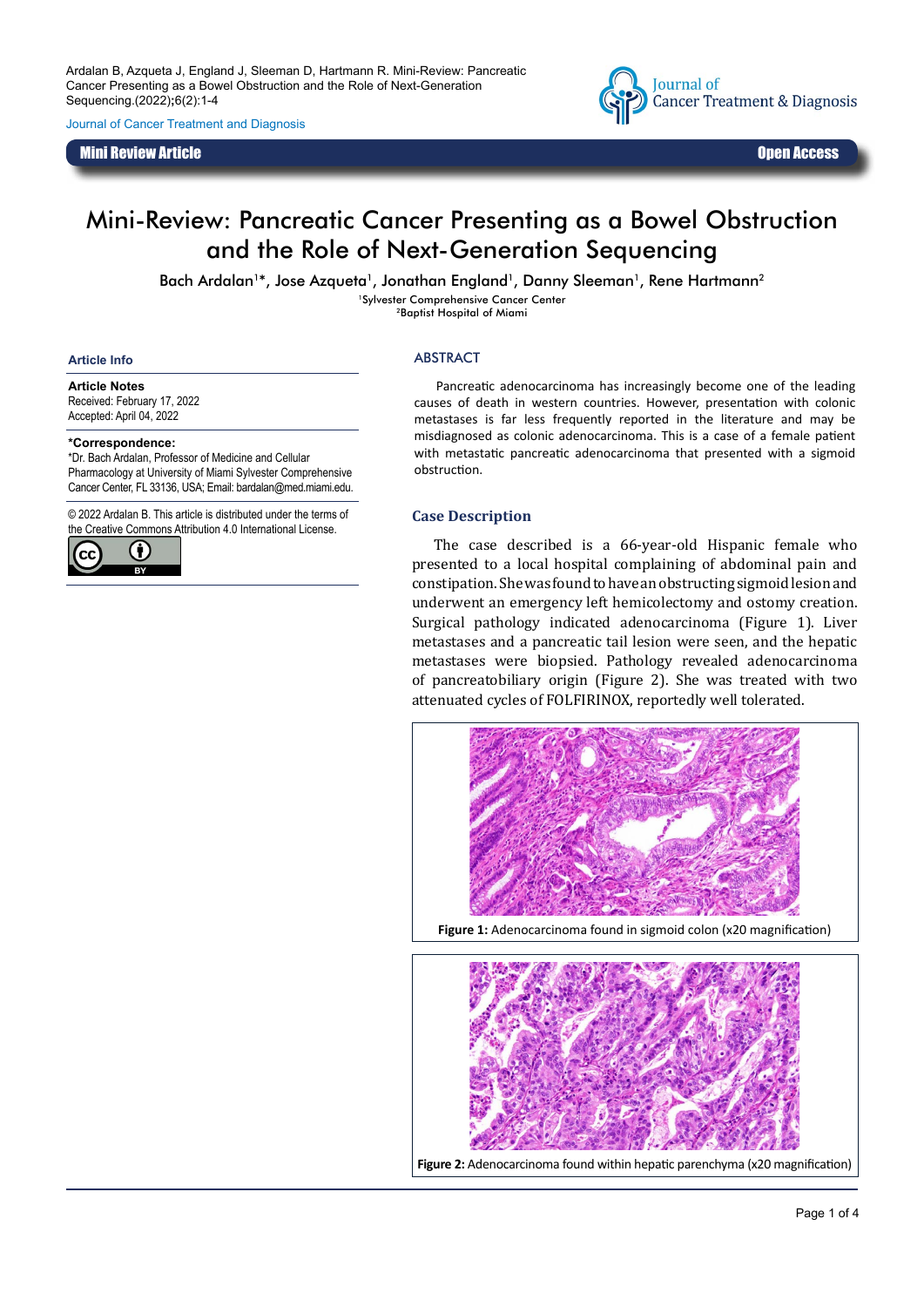She transferred her care to the United States at Sylvester Cancer Center. Her pathology slides were reviewed and were found to be adenocarcinoma of pancreatobiliary origin [CK7 positive, and CK20 negative]. New imaging studies were requested indicating pancreatic tail mass, hepatic metastases, and multiple omental lesions, notably one adjacent to her stoma (Figures 3 through 5). A liquid biopsy was performed at baseline, indicating BRCA D1923N, KRAS G12R mutation, and FGFR1 amplification. Her case was discussed at tumor board. She was given one cycle of FOLFIRINOX, with poor toleration. Her clinical status continued to deteriorate, and the patient elected to stop chemotherapy and seek hospice care.



**Figure 3:** Pancreatic Tail lesion (CT with contrast and PET/CT, side by side). The prominent pancreatic tail mass invades into the splenic hilum, stomach, and splenic flexure, encasing the splenic vessels



**Figure 4:** Prominent omental lesion adjacent to the site of stoma



**Figure 5:** Multiple hepatic metastases, biopsy confirmed to be of pancreatobiliary primary

## **Background**

Pancreatic cancer is one of the more increasingly common solid tumor malignancies in western countries with an overall survival of 9-10% at 5 years<sup>1</sup>. It is often diagnosed at later stages, at which point the disease has metastasized to distant sites, typically to the liver. Colonic metastases is rarely reported in the literature, possibly misdiagnosed as adenocarcinoma of the colon. In pancreatic cancer, about 95% of the tumors are KRAS mutated, on codon 12<sup>2</sup>.

In solid tumors, about 25-30% are found to have RAS mutations, with KRAS being the most frequently mutated isoform3 . Although rare in other types of solid tumors, KRAS G12R is commonly found in pancreatic cancer as high as  $15 - 20\%$ <sup>4</sup>.

As the rate of pancreatic cancer has steadily increased over the past decade, so has its presentations with colonic metastases. Synchronous presentation of pancreatic cancer with colonic metastases are rare, with only a few reported cases in the literature to date.

The first reported case in the literature of synchronous metastases to the colon presented as an ascending colon lesion. The colonic mass was resected and determined to be of pancreatic origin. No further follow up was given<sup>s</sup>.

The second case reported in the literature of synchronous colonic metastases of a pancreatic primary is that of a 67-year-old female with worsening abdominal pain and constipation. At presentation, she was found to have a lesion on the distal sigmoid colon, peritoneal nodules and mass at the tail of the pancreas. She underwent resection of the peritoneal implants and colectomy with the creation of an end colostomy. Although the patient was initiated on FOLFIRINOX chemotherapy, she did not tolerate the first round and thereafter was discharged home to hospice<sup>6</sup>.

The third reported case in the literature describes a 60-year-old male who presented with thickening of the sigmoid colon, pancreatic tail mass involving the spleen and left kidney, multiple mesenteric masses, suggesting metastatic disease. Biopsy of an umbilical nodule revealed metastases from pancreatic adenocarcinoma. The patient underwent palliative FOLFOX chemotherapy; however, his colonic lesion perforated. Thereafter, the patient was admitted for emergency surgery. He continued to receive palliative treatment and died 9 months after his diagnosis7 .

The fourth reported case reported a 91-year-old patient who presented with 13.6kg weight loss and a long-reported history of constipation. She underwent sigmoidoscopy; however, stenosis was found in the sigmoid colon and it was unable to be traversed. She received palliative sigmoid colectomy with end colostomy. Thereafter, a CT scan was performed revealing a pancreatic head mass. Pathology of the metastatic lesion revealed well-differentiated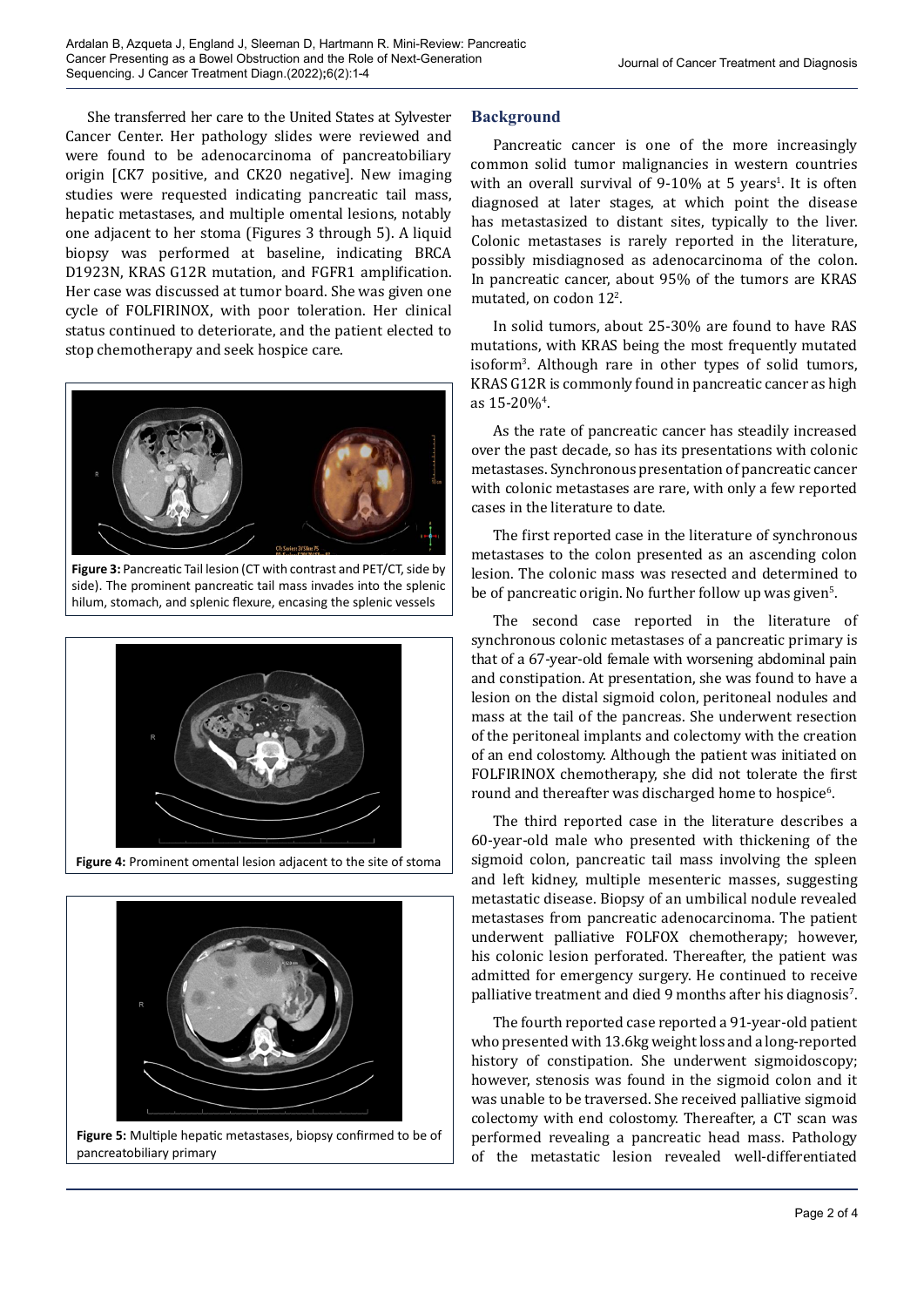adenocarcinoma with CK7 positive and CK20 negative staining. CA19-9 was elevated. Patient desired comfort care and was discharged home with hospice care<sup>8</sup>.

The fifth reported case in the literature was that of a 71-year-old male with synchronous descending colon/ sigmoid lesion, with elevated CA19-9. The lesion was biopsied and immunohistochemistry showed positive CK7 staining and only few cells of CK20, thereby confirming pancreatic origin. Thereafter, the patient initiated palliative abraxane/ gemzar chemotherapy. No further follow up was reported<sup>9</sup>.

The final reported case in the literature is that of a 74-year-old male patient who presented to his local physician with tarry stools and significant lethargy. Baseline imaging was noncontributory, and the patient was admitted. Upon admission the patient underwent colonoscopy which revealed a lesion at approximately 70 cm from anal verge. Mass prevented further examination, and patient underwent left hemicolectomy, splenectomy and partial distal pancreatectomy. Pathology demonstrated pancreatic ductal adenocarcinoma with extension into wall of the splenic flexure. It was noted that the patient's CA19-9 was elevated, and the carcinoma invaded the peripancreatic soft tissue<sup>10</sup>.

# **Discussion**

In our patient, a liquid biopsy was performed in order to determine any targetable mutations. Among the ones reported, her tumor harbored KRAS G12R mutation. The KRAS oncogene is involved in the MAPK/ERK pathway and participates in cell differentiation, proliferation, and cell death. KRAS G12R is commonly found in pancreatic cancer, totaling 15% overall in comparison to the more frequent G12D and G12V mutations<sup>4</sup>. Furthermore, patients who have this mutation tend to have a better overall prognosis in comparison to  $G12D<sup>11</sup>$ . In our previous studies, KRAS  $G12R$ mutated patients have shown benefit when MEK inhibitors

were included in the chemotherapy<sup>12,13</sup>. Unfortunately, baseline next-generation sequencing may take one to three months, hence causing a delay in the targeted approach in the treatment of our pancreatic cancer patients.

The majority of pancreatic cancer patients are G12D mutated with a frequency of 51%, followed by G12V (30%), G12R (15%), and G12C/S (2% each). Less frequently occurring mutations are observed on codon 13 (i.e.,  $G13C/D/P/S$ ) and codon 61 (Q61H/K/R). Multiple attempts in the past decade have been tried to target the RAS pathway in pancreatic cancer, however as of yet there have been no sucesses $13$ . The agents used have shown inability to bind to the small binding pockets of KRAS, and the high guanine triphosphate concentration has rendered KRAS protein undruggable.

Recently, the novel compound sotorasib has shown promise in KRAS G12C lung tumor by binding to the His95 groove causing high levels of inactive KRAS<sup>14</sup>. In pancreatic adenocarcinoma, KRAS G12C mutation occurs in less than 2% of patients in comparison to KRAS G12R, which is commonly seen in pancreatic adenocarcinoma at the rate of 15%. The phosphoinositide 3-kinases (PI3k)/ phosphatase and tensin homolog (PTEN)/protein kinase B (Akt)/mammalian/mechanistic target of rapamycin complex 1 (mTORC1) are key pathways within RAS mutated pancreatic cancer. Monotherapy targeting of PI3k, AKT, and mTOR has not been successful in RASmutated pancreatic cancers. Dual PI3K in combination with RAF-MEK-ERK inhibitors is currently being tested and hold promise given G12R operating via PI3K gamma (Figure  $6$ )<sup>15</sup>. A randomized phase II study of the MEK inhibitor, selumetinib and MK-2206, an AKT inhibitor, failed to show any benefit when compared to the cohort of patients treated with FOLFOX, who had previously failed gemcitabine-based therapy<sup>16,17</sup>. It should be noted that these agents were given as a monotherapy.



to interact with the MEK inhibitors. On the other hand G12R operates via PI3K gamma and HAS an effector protein which interacts with MEK inhibitor. This interaction is augmented in the presence of gemcitabine.